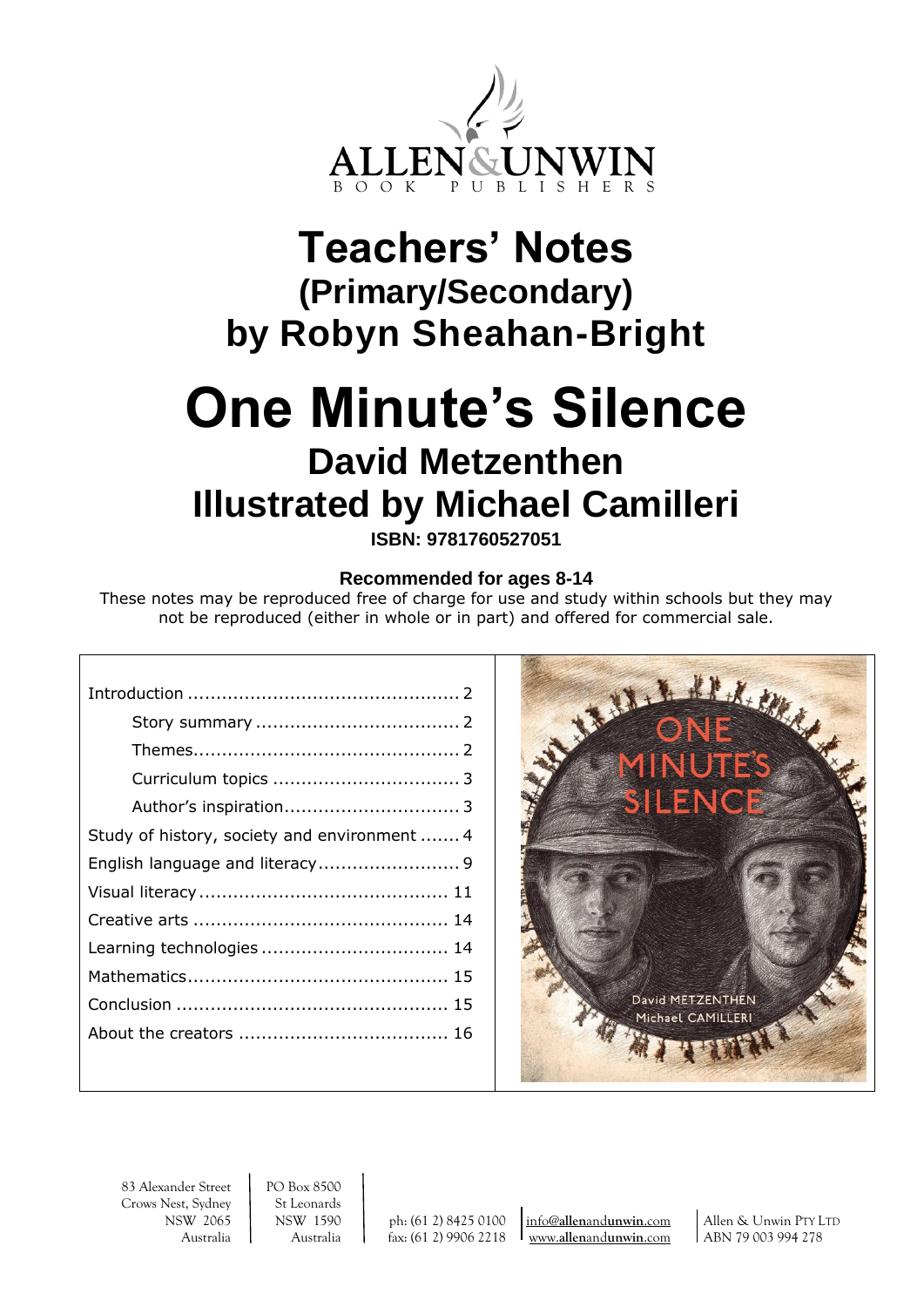## **INTRODUCTION**

#### **STORY SUMMARY**

'... the perfect lack of sound of a war that had ended.'

Gallipoli ... World War One ... there have been many stories told, and many books written about these iconic and tragic events.

Many of the books which have explored these experiences, though, focus on the tragic loss of Australian and New Zealand (ANZAC) lives, often with a focus on a small group of individuals. This book is different: it presents two collective points of view: that of the Australian soldiers, and that of the Turkish soldiers fighting them.

It also presents the story through the prism of a secondary school history class in which disaffected youths are slumped over desks, but seem energised by the end of the lesson/book by the empathy they have felt in hearing and experiencing this dual narrative.

Colonel Mustafa Kemal (Atatürk)'s message to the families of the lost Australians at the end of the book is a cry for shared empathy... a gracious and uplifting message which is deeply moving.

This book was first published in a hardback edition in the 100<sup>th</sup> anniversary year of the start of WWI. 2015 was the anniversary of the landing of ANZAC forces at Gallipoli on 25 April, 1915, where Anzac Day began. In 2015, it won the CBCA Book of the Year Crichton Award for New Illustrators and was runner-up for the CBCA Picture Book of the Year. It also won the 2015 Prime Minister's Literary Award, Children's Fiction category, and was short-listed in several other awards that year and the next.

*One Minute's Silence* opens a new window into how we as Australians should explore these events, in acknowledging the point of view of those who were on the opposing side in this conflict.

The 'perfect lack of sound' which we hope we might all hear one day, is that of war never happening again.

### **THEMES**

There are several key ideas or themes which flow through this work:

- **Gallipoli, Anzac Day and World War I**
- **Turkey in World War I**
- **Turkish History and Culture**
- **Anti-War Protest**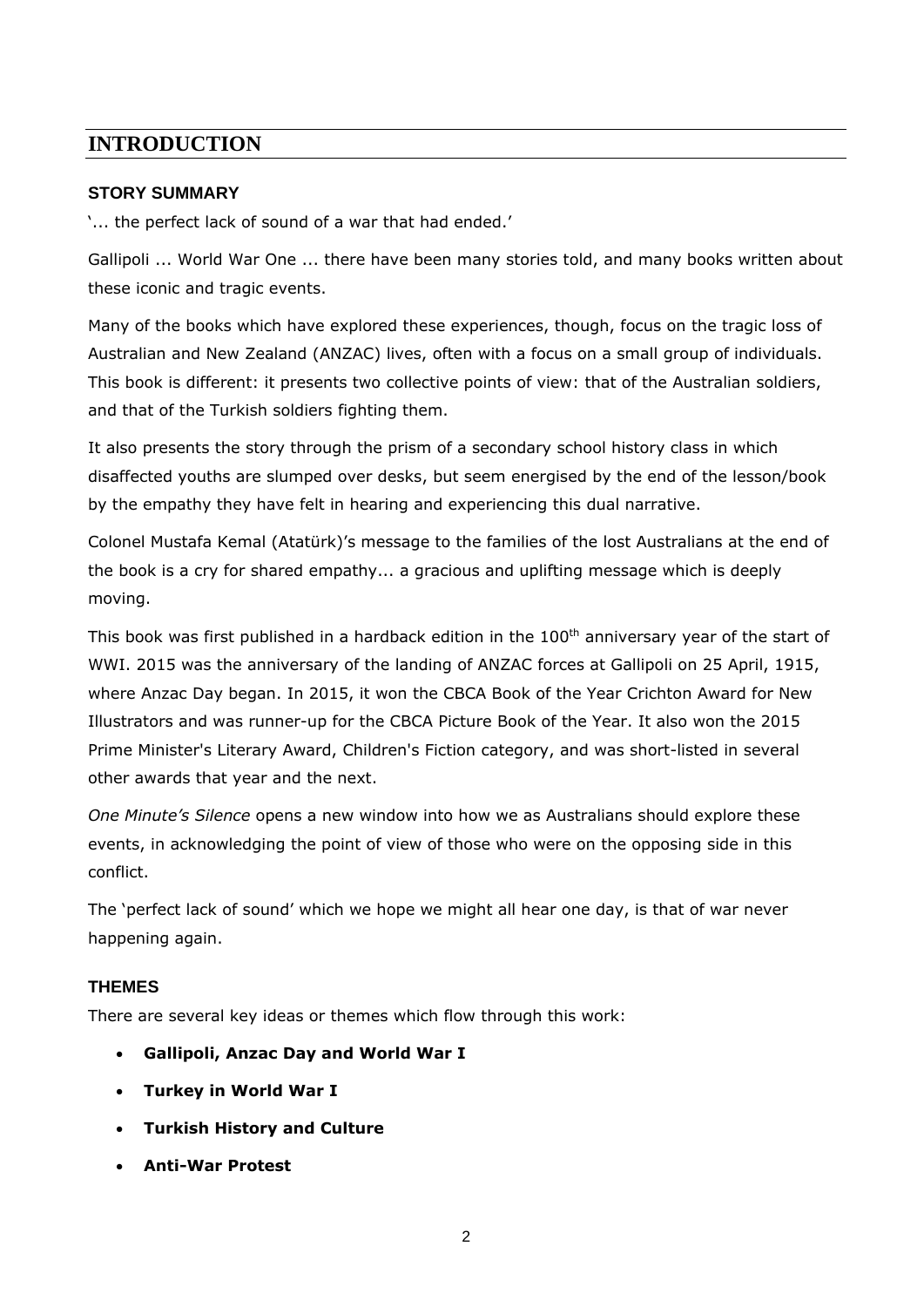- **Australian History**
- **Returned Soldiers and Veterans**

These themes could be considered in conjunction with the following school curriculum areas.

#### **CURRICULUM TOPICS**

- 1. Study of history, society and environment
- 2. English language and literacy
- 3. Visual literacy
- 4. Creative arts
- 5. Learning technologies
- 6. Mathematics

The notes which follow are designed to be used largely in upper primary to lower secondary classrooms, although some activities might be useful for older secondary students. Teachers should be able to adapt them to suit the demands of their particular curriculum.

#### **AUTHOR'S INSPIRATION**

#### David Metzenthen has said:

*The idea for this book came about when I was thinking about the hour we lose when daylight saving begins... I wrote a picture book text about times past and people gone, which* [my publisher] *didn't publish – but together we decided that I should try and write a story about the One Minute's Silence we observe for our fallen soldiers.... this magical minute of reflection.*

*I was walking my dog thinking about this, and came up with the concept of what we can imagine in one minute's silence... and what we might find more difficult to imagine – although it really did happen...*

*And so the story of the Aussies and Turks who fought at Gallipoli is presented, asking the reader to imagine the battle from both sides as they went about the business of trying to kill each other....*

*With Michael Camilleri's beautiful artwork adding a dimension that I could never achieve in my wildest dreams,* One Minute's Silence *is now a work of words and pictures presenting an aspect of our history in World War I.*

*The essence of this story is to present two sides of a conflict that traditionally we only ever see from our perspective (the ANZACs)... we can imagine ourselves to an extent, yes, but if we try, we might be able to imagine our enemy, and see that he is not so different from us...*

*I would like people to know also that although we were an invading force at Gallipoli, the leader of the Turks welcomed our dead as sons of his country ... it is a beautiful gesture and should never be forgotten or overlooked in its significance...*

*And I like to celebrate courage, loyalty, and the concepts of mateship being universal... although the Aussies certainly do it well, mate!*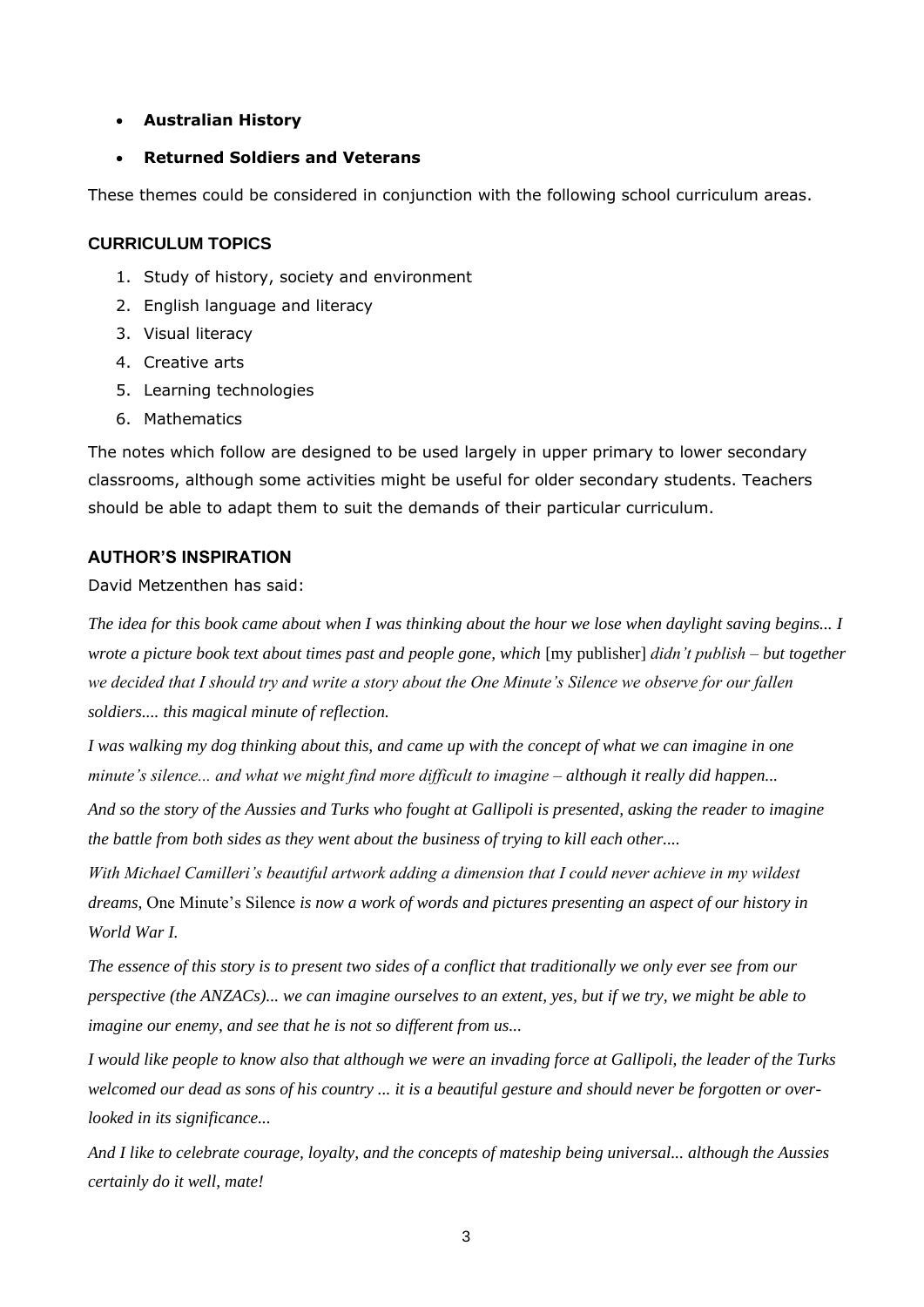*I think the approach I took is different to nearly all other books on wars... that Michael and I tried to present the aspects of humanity of both fighting sides...*

For Michael Camilleri's commentary on how he created the illustrations for this book, see [https://www.allenandunwin.com/documents/teachers-resources/557](https://www.allenandunwin.com/documents/teachers-resources/557-oneminutessilenceillustratorscommentary9781743316245) [oneminutessilenceillustratorscommentary9781743316245](https://www.allenandunwin.com/documents/teachers-resources/557-oneminutessilenceillustratorscommentary9781743316245)

## **STUDY OF HISTORY, SOCIETY AND ENVIRONMENT**

#### **GALLIPOLI, ANZAC DAY AND WORLD WAR I**

Teachers might discuss the following topics in various class groups (Remembrance Day, ANZAC Day studied at Yr 3; Gallipoli studied at Yr 9).

• *Discussion Point:* What is Anzac Day? See 'Anzac Day' <<http://www.awm.gov.au/encyclopedia/gallipoli/>> and '*Anzac Day'* <[http://www.cultureandrecreation.gov.au/articles/anzac/>](http://www.cultureandrecreation.gov.au/articles/anzac/)

The day is celebrated at the Australian War Memorial and all over the country. 'National Ceremony' <<http://www.awm.gov.au/commemoration/anzac/national/>>

Why do we celebrate such a tragic loss in battle?

- *Activity:* Remembrance Day (or 'Poppy Day' or 'Armistice Day') has also been observed on 11 November since 1919. Visit websites such as <<http://www.cultureandrecreation.gov.au/articles/remembrance/>> and <[http://en.wikipedia.org/wiki/Remembrance\\_Day](http://en.wikipedia.org/wiki/Remembrance_Day)>
- *Discussion Point:* 'A Period of Silence' is observed on Anzac Day and Remembrance Day to commemorate those who have lost their lives to war. <<http://www.awm.gov.au/commemoration/customs/silence.asp>> What does this moment mean? Does it have significance for you? Invite students to express in words what silence means to those who observe it in this way. This idea of 'silence' seems to have been lost in the rowdy celebrations of Anzac Day, which have become somewhat jingoistic.
- *Discussion Point:* This quote records a sombre moment: 'and saw that the hazy Turkish horizon was as impossible to reach as a castle in the clouds'. We realise that in literally being 'thrown' at this cliff face the ANZAC soldiers weren't given the full picture. Examine maps of the terrain and what the engagement really meant. Could they ever have won this conflict?
- *Activity:* The commemoration of Anzac Day at Anzac Cove, Gallipoli, has been steadily growing in popularity, to the point where for the centenary year there was a 'lottery' to decide who could attend. Why do Australians flock to this ceremony? Those who missed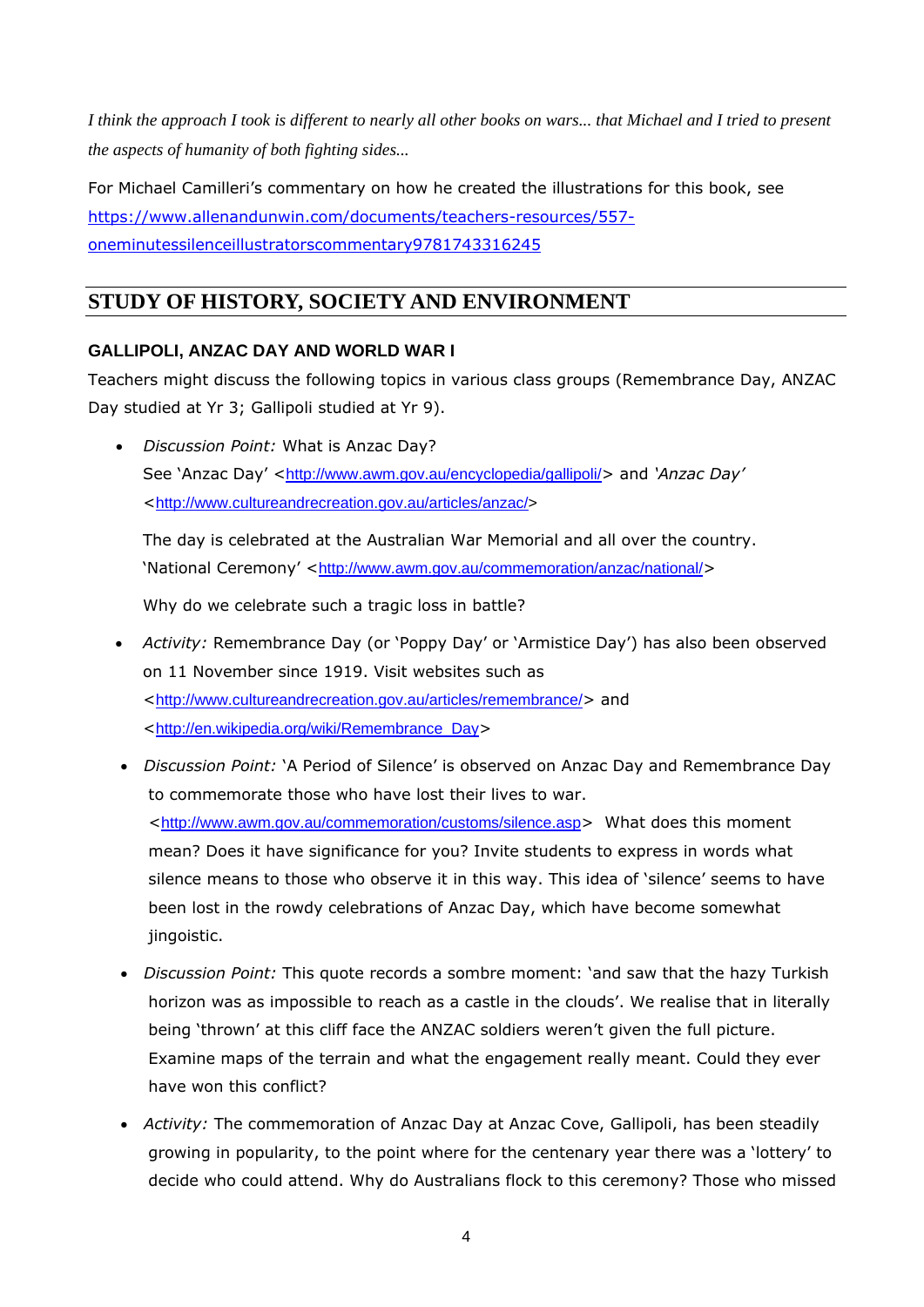out will be able to attend Camp Gallipoli (or 'sleep-outs' with entertainment and food) all over Australia and New Zealand) <https://www.campgallipoli.com.au/> . What does Anzac Day mean to our nation? What does it signify to you?

• *Discussion Point:* 'Australia is about to spend \$325 million commemorating Anzac. It's an extraordinary amount of money for a country that already has a war memorial in nearly every suburb. It stands starkly in contrast to the cost-cutting across every other area of policy in cash-strapped state and federal governments.'

—James Brown 'Excess in the Anzac centenary overlooks other military endeavours' *Sydney Morning Herald* February 26, 2014 <[http://www.smh.com.au/national/ww1/excess-in](http://www.smh.com.au/national/ww1/excess-in-the-anzac-centenary-overlooks-other-military-endeavours-20140225-33foj.html)[the-anzac-centenary-overlooks-other-military-endeavours-20140225-33foj.html](http://www.smh.com.au/national/ww1/excess-in-the-anzac-centenary-overlooks-other-military-endeavours-20140225-33foj.html)> Read this article and discuss the issues it raises.

- *Activity:* The ANZAC centenary commemorations [http://www.anzaccentenary.gov.au](http://www.anzaccentenary.gov.au/) planned for 2014-2018 renewed demand for books about Australian soldiers for younger readers. How are or did your class/school/community celebrate this anniversary? Would you incorporate in such a celebration some tributes to the Turkish soldiers as well? How might you plan a balanced program of events which examines both sides of the conflict and which analyses the losses as well as the heroic memory of the ANZACs? Try to involve your school community by sourcing stories of relevance and personal significance to them. (Some may have had great-great-grandfathers or other relatives who fought. This could present an opportunity to trace family histories and how the conflict impacted on members of their family and relatives.) Include the stories of veterans from subsequent wars as well.[See also **English Language and Literacy**.]
- *Activity:* Read about efforts to educate the public about the conflict eg. 'The Gallipoli Association' <http://www.gallipoli-association.org/>
- *Activity:* The idea of a 'truce' (in this book, to bury the dead) is raised in many WWI stories. Read about the song: 'Christmas in the Trenches' <<http://en.wikipedia.org/wiki/>> Read the picture book *Christmas in the Trenches* by John McCutcheon, illustrated by Henry Sorensen, (Peachtree Publishers, Book and CD, 2006) which is based on the song written by McCutcheon which you can see performed here: <<http://www.youtube.com/watch?v=sJi41RWaTCs&feature=kp>>. Discuss the symbolism of a 'truce' and what it reveals about the feelings of soldiers fighting each other.
- *Activity:* Do further research by reading: Adams, Simon *World War 1 (Eyewitness Guide)*  Dorling Kindersley 2007; Adams, Simon *War in the Trenches (World War One)* Franklin Watts 2004; Brittain, Vera *Testament of Youth* Penguin Classics 2005, 193*3;* Granfield, Linda *Ritual, Respect, Regret and Reflection The Unknown Soldier* Scholastic Canada 2008; Graves, Robert *Good-bye to All That: an Autobiography* Anchor 1958, 1929; Van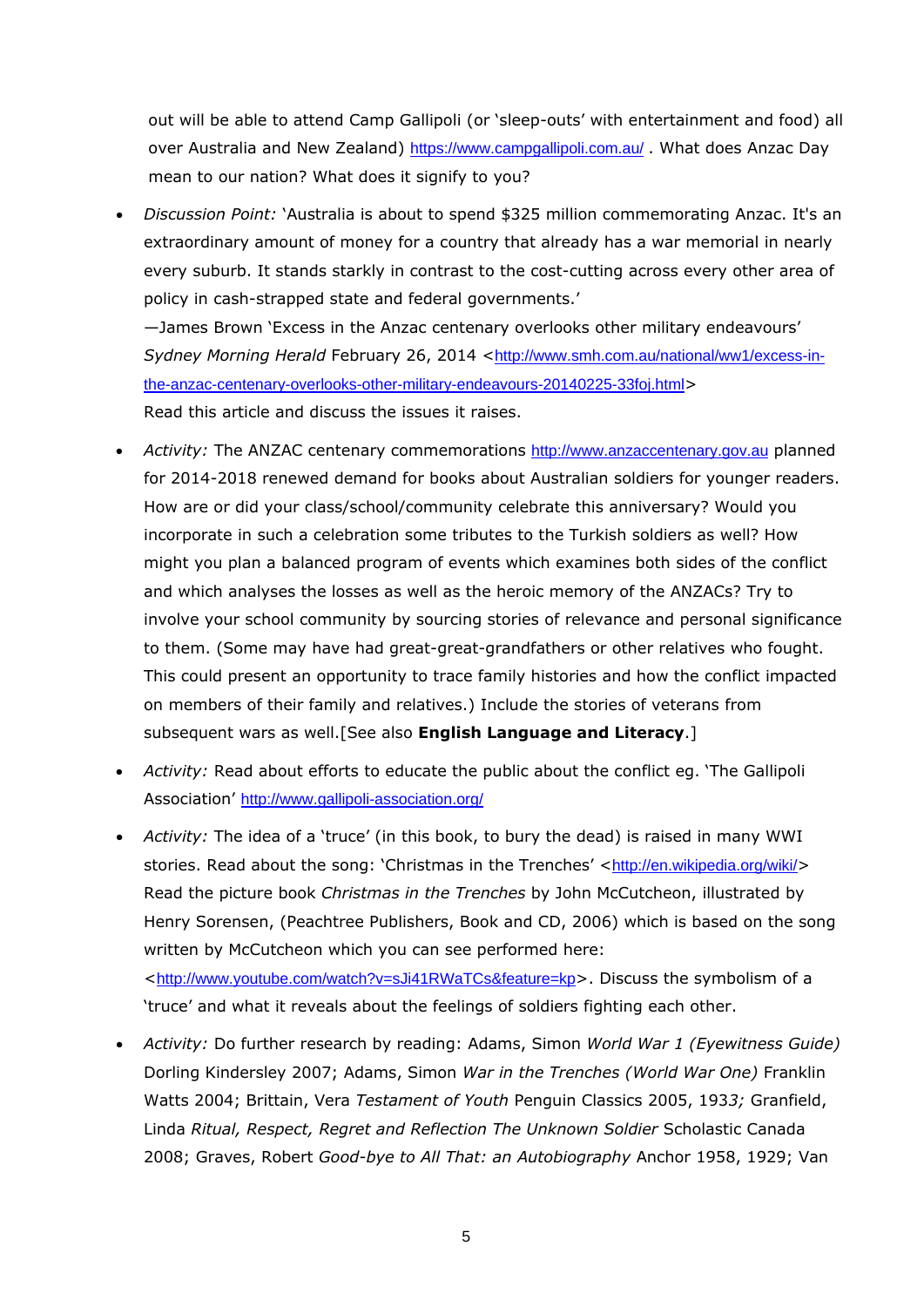Emden, Richard *Boy Soldiers of the Great War* Hodder Headline, 2005; Rushby, Pamela *Gallipoli; the Event and its Impact on Australia* Barrie, 2003.

- *Activity:* Visit websites for information on World War I, such as: *Australian War Memorial '*First World War' <http://www.awm.gov.au/atwar/ww1.asp> *Heritage of the Great War <<http://greatwar.nl/>> Legends and Traditions of the Great War* <http://www.worldwar1.com/heritage/heritag2.htm> 'World War One' CasaHistoria <<http://www.casahistoria.net/ww1.htm>>
- *Activity:* To gain a feeling for the times, visit 'World War One Picture Gallery Storyboard' *History on the Net:* <[http://www.historyonthenet.com/WW1/picture\\_gallery.htm](http://www.historyonthenet.com/WW1/picture_gallery.htm)> Discuss some of the images included on this site.
- *Activity:* What were people doing at home during WWI? Research by visiting sites such as *'The Australian Homefront During World War One* an overview' by Robert Lewis <<http://www.anzacday.org.au/history/ww1/homefront/homefront.html>>
- *Activity:* What sort of pressure were young men subjected to in order to encourage them to enlist? See 'White Feather' *Wikipedia <*[http://en.wikipedia.org/wiki/White\\_feather](http://en.wikipedia.org/wiki/White_feather)> Listen to interviews at 'Going to war was easy, staying home was a tough option' *Australians at War* [http://www.australiansatwar.gov.au](http://www.australiansatwar.gov.au/throughmyeyes/w1_cuf.html)*/throughmyeyes/w1\_cuf.html*
- *Activity:* Many boys lied about their age in order to enlist and were virtual boy soldiers. Read Mark Wilson's *My Mother's Eyes: the Story of a Boy Soldier* (Hachette, 2009); or Anthony Hill's *Soldier Boy* (Penguin, 2001) and Jane Pulford's 'Teachers Notes for *Soldier*  Boy by Anthony Hill' <[http://www.penguin.com.au/PUFFIN/NOTES/title](http://www.penguin.com.au/PUFFIN/NOTES/title-notes.cfm?SBN=9780141003306&Author=Anthony%20Hill)[notes.cfm?SBN=9780141003306&Author=Anthony%20Hill](http://www.penguin.com.au/PUFFIN/NOTES/title-notes.cfm?SBN=9780141003306&Author=Anthony%20Hill)>

Read also the poem 'My Boy Jack' (1915) by Rudyard Kipling which inspired a play by David Haig and a television drama starring Daniel Radcliffe. [Links to each are at: <[http://en.wikipedia.org/wiki/MyBoy\\_Jack](http://en.wikipedia.org/wiki/MyBoy_Jack)>] Study and discuss them. (Rudyard Kipling wrote the poem as a tribute to his son John who died in WWI, and who ironically Kipling had encouraged to enlist.) [See also **Learning Technologies** below.]

• *Activity:* **War Poetry** can be used as a) propaganda, b) a lament for the fallen, or c) a critique of war.

Study a range of poetry of WWI and compare the messages in the poems. [See also **English Language and Literacy** below.]

• *Discussion Point:* Discuss the following poem. Which of the three categories above (*propaganda*, *lament*, *critique*) does it fall into? Compare it to some others you've read about war. [See also **Language and Literacy** below.]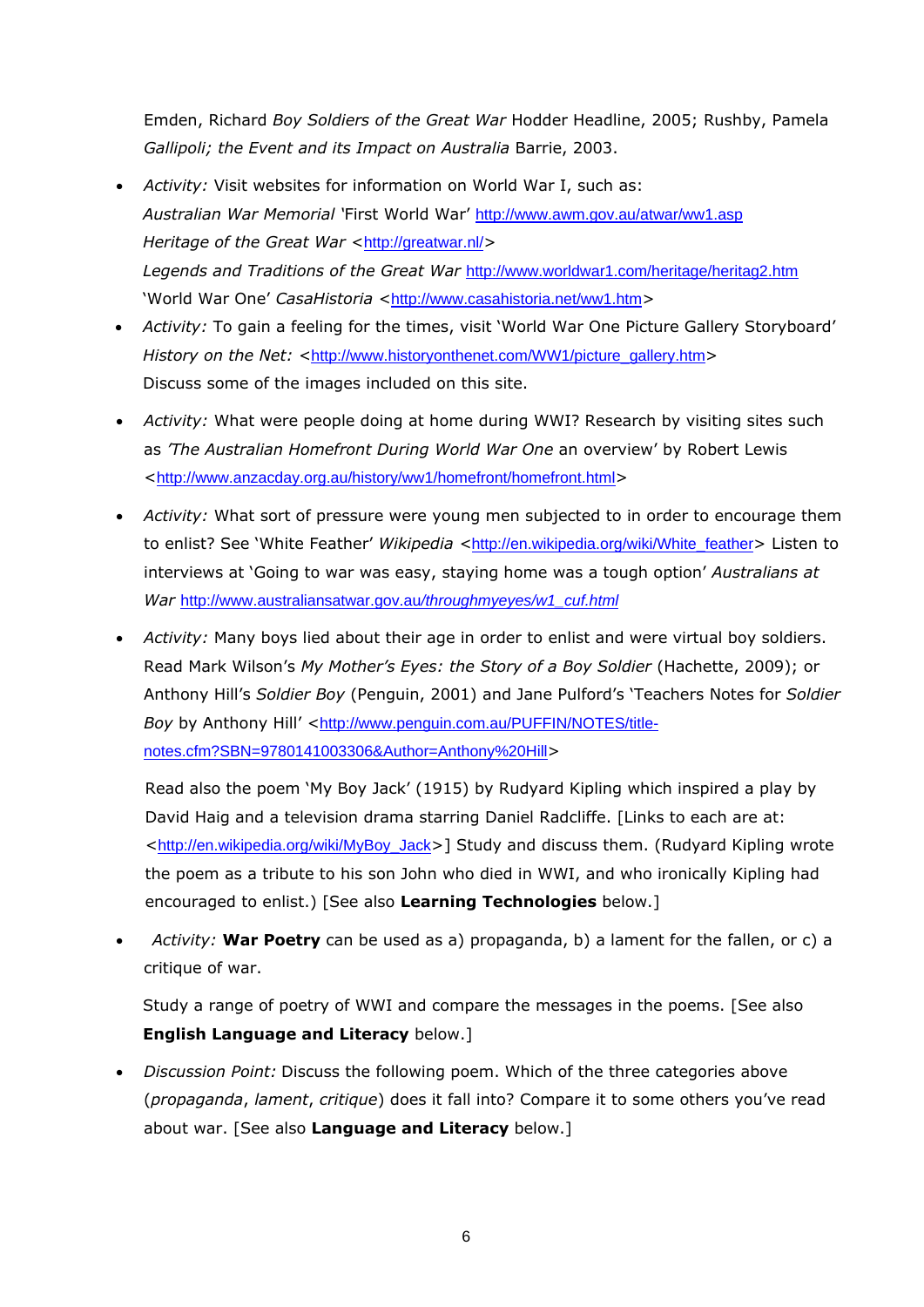#### **Nursery Rhyme** by Frank Wilmot

One year, two year, three year, four, Comes a khaki gentleman knocking at the door. 'Any little boys at home, send them out to me To train them and brain them in battles yet to be.'

Read the rest at: <http://www.poemhunter.com/poem/nursery-rhyme-11/> It has also been set to music by Chris Kempster: <<http://unionsong.com/u436.html>>

• *Discussion Point:* 'And the Anzac legends didn't mention mud and blood and tears.' This is a line from John Schumann's song about the Vietnam war, now a picture book illustrated by Craig Smith (Allen & Unwin 2013). What does this line convey about the legend of the ANZACs?

#### **TURKEY IN WORLD WAR ONE**

- *Activity:* Research the role played by the Turkish people in WWI. <<http://www.turkeyswar.com/>>
- *Activity:* Listen to 'Anzac Day: a Turkish perspective' by Serpil Senelmis, broadcast by 666 ABC Canberra 24 April 2013 [<http://www.abc.net.au/local/stories/2013/04/24/3744369.htm](http://www.abc.net.au/local/stories/2013/04/24/3744369.htm)>
- *Activity:* Current research is being done on the Turkish victory at Gallipoli: 'Gallipoli Diggers were 'Lions led by Donkeys' says Turkish scholar Mesut Uyar' August 22, 2013 <[http://www.news.com.au/national/gallipoli-diggers-were-8216lions-led-by-donkeys8217-says-turkish](http://www.news.com.au/national/gallipoli-diggers-were-8216lions-led-by-donkeys8217-says-turkish-scholar-mesut-uyar/story-fncynjr2-1226703436085)[scholar-mesut-uyar/story-fncynjr2-1226703436085](http://www.news.com.au/national/gallipoli-diggers-were-8216lions-led-by-donkeys8217-says-turkish-scholar-mesut-uyar/story-fncynjr2-1226703436085)>. Read about this further.
- *Activity:* Read Martin Flanagan's 'One-sided Thinking on Gallipoli an Injustice' <[http://www.smh.com.au/federal-politics/political-opinion/onesided-thinking-on-gallipoli-an-injustice-](http://www.smh.com.au/federal-politics/political-opinion/onesided-thinking-on-gallipoli-an-injustice-20100423-tj50.html)[20100423-tj50.html](http://www.smh.com.au/federal-politics/political-opinion/onesided-thinking-on-gallipoli-an-injustice-20100423-tj50.html)> He pays tribute to Atatürk and to Turkish grace in acknowledging Australian deaths. The back cover blurb says, *'the story is yours and you are the story – to remember and honour the brothers in arms on both sides of the conflict, who shed their blood and lost their lives.*' Invite students to consider this statement and then to reflect on how they might have felt had they been on either side.
- *Activity:* Watch the documentary *Gallipoli* [\(Turkish](http://en.wikipedia.org/wiki/Turkish_language) title *Gelibolu*), a 2005 film by Turkish filmmaker [Tolga Örnek.](http://en.wikipedia.org/wiki/Tolga_%C3%96rnek) It is narrated by both sides, the [Turks](http://en.wikipedia.org/wiki/Ottoman_Empire) on one side and the [British soldiers](http://en.wikipedia.org/wiki/British_army) and [ANZACs](http://en.wikipedia.org/wiki/Australian_and_New_Zealand_Army_Corps) (soldiers of the Australian and New Zealand Army Corps). (A DVD in [Region 1](http://en.wikipedia.org/wiki/Region_1) was released in February 5, 2008 by [Cinema Epoch.](http://en.wikipedia.org/wiki/Cinema_Epoch)) [http://en.wikipedia.org/wiki/Gallipoli\\_%282005\\_film%29](http://en.wikipedia.org/wiki/Gallipoli_%282005_film%29)
- *Activity:* Visit the website of storyteller Jan Wozitsky who performs a musical theatre tribute to this conflict, incorporating both English and Turkish songs: 'LEST WE FORGET -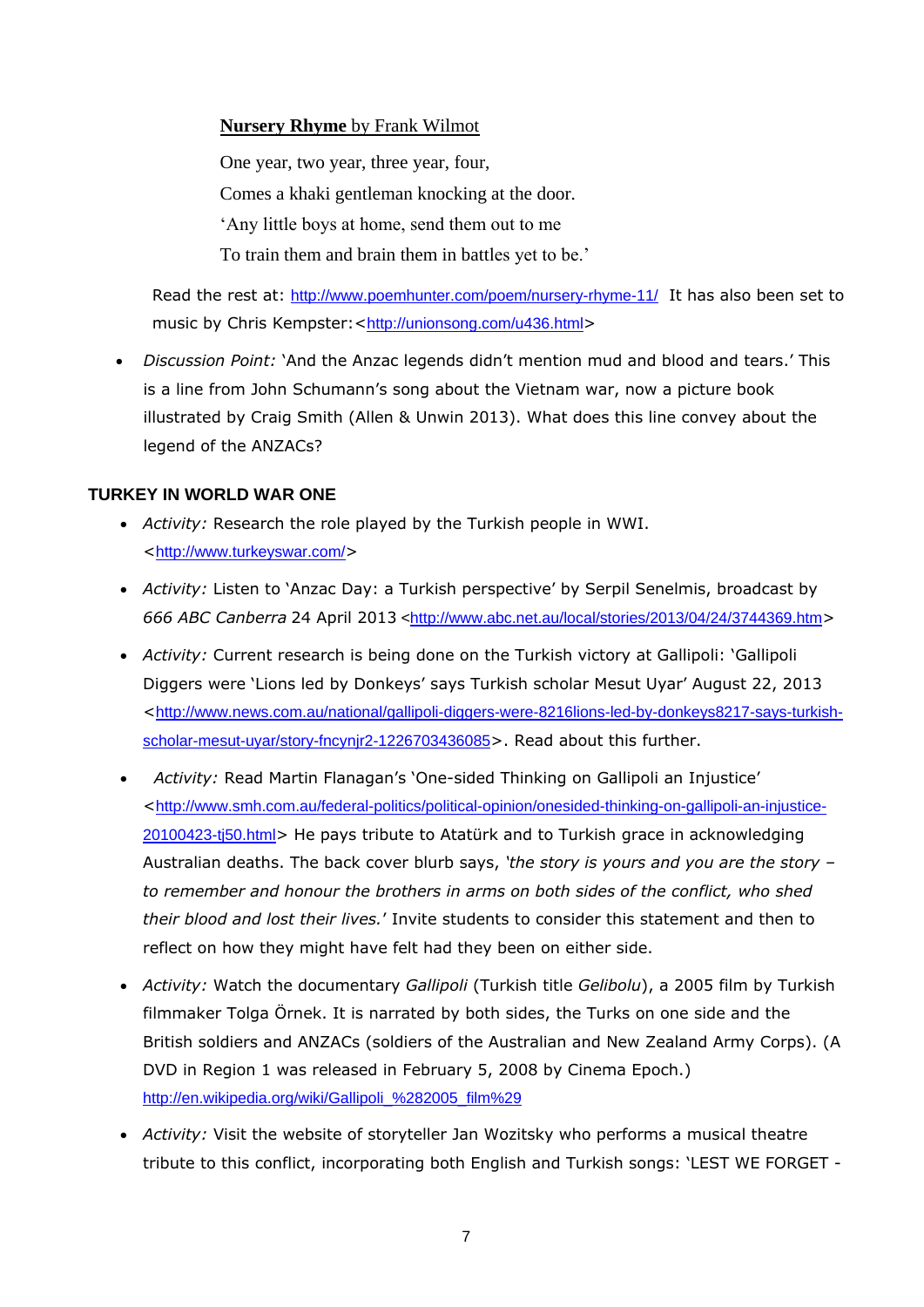HIC UNUTMAYA CAGIZ (LWF)'. If you can't see the performance, the Teachers Notes here are excellent. <http://www.storytellersguide.com.au/lwf.htm>

- *Activity:* Visit 'Turkish Soldier Memorial' <<http://www.anzacsite.gov.au/2visiting/touranzac7.html>>
- *Activity:* Research the life of Atatürk, the strategist who defeated the ANZACs, and wrote the moving piece at the end of the book. 'Atatürk (Mustafa Kemal)' <http://www.awm.gov.au/encyclopedia/ataturk.asp>
- *Activity:* Visit: 'Travelling Exhibition: Gallipoli: A Turkish View' <[http://www.awm.gov.au/exhibitions/gallipoli/>](http://www.awm.gov.au/exhibitions/gallipoli/)

#### **TURKISH HISTORY AND CULTURE**

- *Activity:* Research the culture of Turkey at sites such as: 'Culture of Turkey' [http://en.wikipedia.org/wiki/Culture\\_of\\_Turkey](http://en.wikipedia.org/wiki/Culture_of_Turkey) *Countries and their Cultures <<http://www.everyculture.com/To-Z/Turkey.html>>* and *Turkish Cultural Foundation* <http://www.turkishculture.org/>
- *Activity:* Watch some footage of Turkish cultural ceremonies on *YouTube*.
- *Activity:* Invite students to study Turkish history and culture and to deliver an address about it.

#### **ANTI-WAR PROTEST**

- *Activity:* Come up with a slogan and poster to protest against war.
- *Discussion Point:* What is 'conscientious objection'? Discuss the power of peaceful protest.
- *Activity:* Conscription was a *c*ontroversial topic and was defeated in two referendums during WWI. This can be researched at: 'Conscription During the First World war, 1914– 18' <http://www.awm.gov.au/encyclopedia/conscription/ww1/>

#### **AUSTRALIAN HISTORY**

- *Activity:* Wars have featured in Australia's history, as they have in other nations. Read about the various conflicts in which we have been involved, and the social and eeconomic impacts of them.
- *Discussion Point:* Australia is a country still very attached to the Commonwealth and to the European heritage of those who settled here in the eighteenth and nineteenth centuries, despite its very multicultural population. How much is that responsible for our engagement in WWI and indeed in subsequent wars?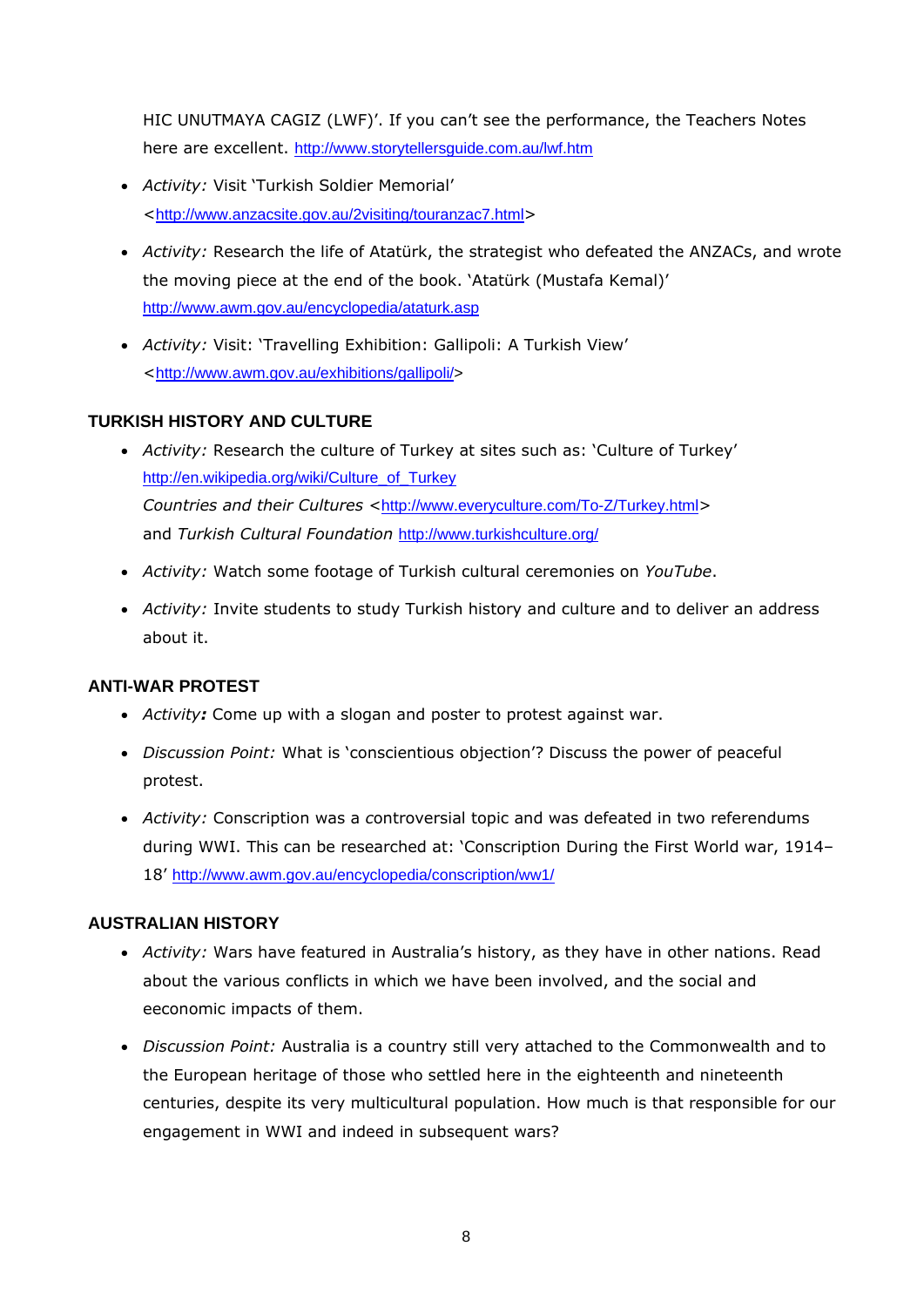• *Activity:* Read *Australians All* by Nadia Wheatley, illustrated by Ken Searle, (Allen & Unwin, 2013) to gain insights into Australian history from Australian children's perspectives. Read *My Place* by Nadia Wheatley, illustrated by Donna Rawlins, (Walker Books, 2008, 1987) as well.

#### **RETURNED SOLDIERS AND VETERANS**

Many soldiers returned with wounds and serious physical and psychological illnesses. Many had little hope of finding employment (and the Great Depression loomed in the future). Women had assumed new rights and the soldiers returned to a changed society. Did Australia treat these veterans well? See: 'Australia Between the Wars: 1920s; Soldiers [http://www.skwirk.com/p-c\\_s-](http://www.skwirk.com/p-c_s-14_u-43_t-50_c-148/soldiers/nsw/soldiers/australia-between-the-wars-1920s/australians-between-the-wars-1920s)[14\\_u-43\\_t-50\\_c-148/soldiers/nsw/soldiers/australia-between-the-wars-1920s/australians-between-the-wars-](http://www.skwirk.com/p-c_s-14_u-43_t-50_c-148/soldiers/nsw/soldiers/australia-between-the-wars-1920s/australians-between-the-wars-1920s)[1920s](http://www.skwirk.com/p-c_s-14_u-43_t-50_c-148/soldiers/nsw/soldiers/australia-between-the-wars-1920s/australians-between-the-wars-1920s)

- *Discussion Point:* Organisations dedicated to the needs of returned soldiers date from 1916 when The Returned Soldiers' and Sailors' Imperial League of Australia (RSSILA or RSL) was founded. Visit *Returned Services League of Australia* <<http://www.rsl.org.au/>> Has Australia done enough to recognise the achievements and suffering of these servicemen?
- *Activity:* When soldiers returned from WWI there were some systems in place (e.g. Soldier Settlement schemes) which were not terribly successful. Research these schemes. Visit 'Soldier Settlement (Australia)' <[http://en.wikipedia.org/wiki/Soldier\\_settlement\\_\(Australia\)](http://en.wikipedia.org/wiki/Soldier_settlement_(Australia))>

## **ENGLISH LANGUAGE AND LITERACY**

- **1)** The **evocative language** used employs various literary devices such as **simile:** 'in trenches cut like wounds'; 'the rain that lashed them felt like tears of joy.'; and **alliteration**: 'making tracks and marking maps with skidding boots and bursts of blood as they blasted and bayoneted their way through the scrub.'
	- *Discussion Point:* Locate other examples of literary devices in this text and discuss their effect.
	- *Activity:* 'when twelve thousand wild colonial boys dashed across the shivering Turkish sand in the pale light of a dairy farmer's dawn lashed with flying lead …' This quotation is loaded with meanings and references. Invite students to exp*l*ain what it means to them and how the writer has achieved these effects. What devices has he used?

#### **2) Comparison**

• *Activity:* Compare this picture book to other picture books or graphic novels about WWI such as *My Mother's Eyes: the Story of a Boy Soldier* by Mark Wilson (Hachette, 2009); *A Day to Remember* by Jackie French, illustrated by Mark Wilson (HarperCollins, 2012);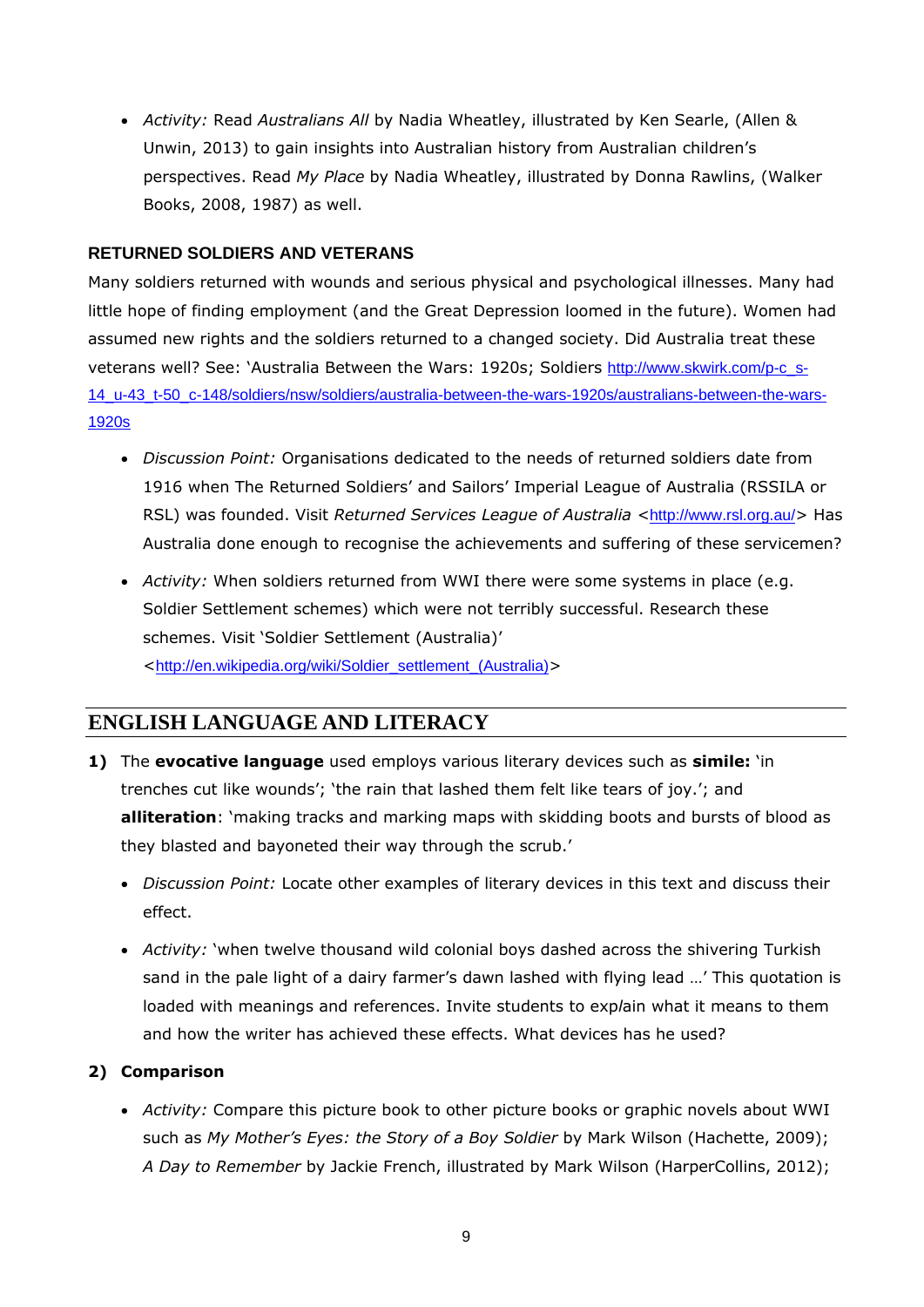*The Donkey of Gallipoli* by Frané Lessac and Mark Greenwood (Walker Books, 2008); *Memorial* (Lothian, 2004) by Gary Crew and Shaun Tan; *Archie's War: My Scrapbook of the First World War, 1914-1918* by Marcia Williams (Candlewick Press, 2007); *Meet the Anzacs* by Claire Saxby (Series) (RHA, May 2014); *An Anzac Tale* by Ruth Starke, illustrated by Greg Holfield (Working Title Press, 2013); *Anzac Biscuits* by Phil Cummings Ill. by Owen Swan (Scholastic, 2013).

- *Activity:* Secondary students might read classic novels such as *All Quiet on the Western Front* by Erich Maria Remarque (1929) or Robert Graves' autobiography *Good-bye to All That* (1929), or contemporary works such as David Metzenthen's *Boys of Blood and Bone*  (Penguin, 2005) and *Black Water* (Penguin, 2006); *The Donkey Who Carried the Wounded; the Famous Story of Simpson and his Donkey* by Jackie French (HarperCollins, 2009); *Light Horse Boy* by Dianne Wolfer (Fremantle, 2013); *The Horses Didn't Come Home* by Pam Rushby (HarperCollins, 2012).
- *Activity:* Women's views are often left out of history and those of women during WWI are an example. There are some scholars exploring this topic: e.g. 'Australian Civilian Women's Poetic Responses to the First World War' by Jacqueline Manuel, *Journal of the Australian War Memorial* Issue 29 November 1996 <http://www.awm.gov.au/journal/j29/manuel.asp>

'But Who Considers Woman Day By Day?': Australian Women Poets and World War I' by Michael Sharkey *Australian Literary Studies* Vol 23, Issue 1, May 2007 <http://search.informit.com.au/documentSummary;dn=113226287359112;res=IELLCC>

- *Activity:* Read novels and picture books about women in this war: Jackie French's *A Rose for the Anzac Boys* (HarperCollins, 2008); *Lighthouse Girl* by Dianne Wolfer (Fremantle Press, 2010); Kirsty Murray's *The Year it all Ended* (Allen & Unwin 2014) or Kerry Greenwood's *Evan's Gallipoli* (Allen & Unwin 2013).
- *Activity:* Read David Metzenthen's *Boys of Blood and Bone* (Penguin, 2003). In it, he also has a contemporary young man learning about the experiences of a young man in WWI. Discuss and compare to this picture book.

#### **3) Poetry**

• *Activity:* Read some WWI **war poetry** together; the following are largely **British**:

*'Sonnets* of World War I' <http://www.sonnets.org/wwi.htm>

'Modern History Sourcebook: World War One Poetry' <<http://www.fordham.edu/halsall/mod/1914warpoets.html>>

'The First World War Poetry Digital Archive <http://www.oucs.ox.ac.uk/ww1lit/>

'First World War Poetry' [http://www.warpoetry.co.uk/FWW\\_index.html](http://www.warpoetry.co.uk/FWW_index.html)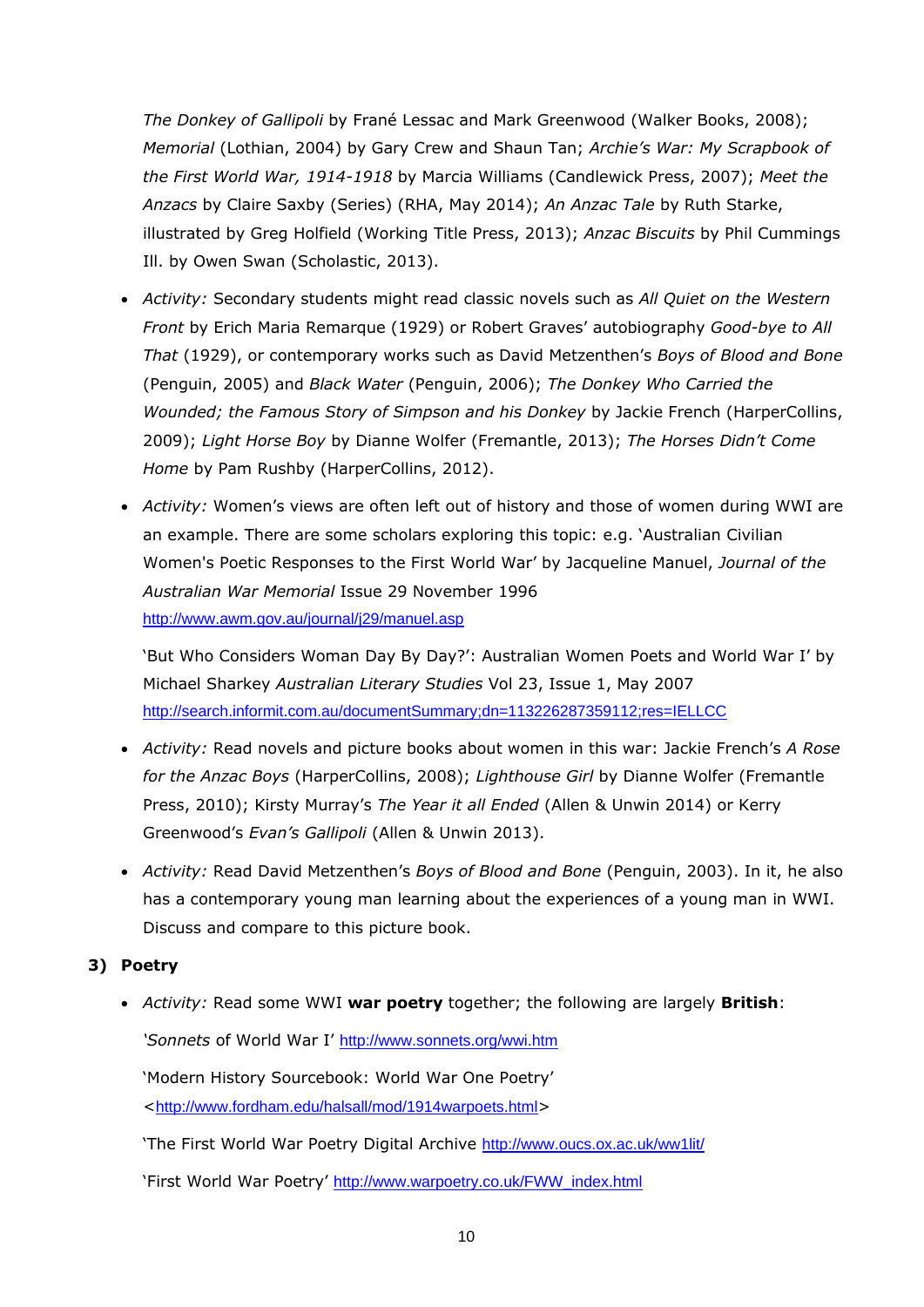Primary Sources for World War One by Geoff Lewis [http://hsc.csu.edu.au/modern\\_history/core\\_study/ww1/poetry/page133.htm](http://hsc.csu.edu.au/modern_history/core_study/ww1/poetry/page133.htm)

**Australian titles** include: 'War Poems' *Australian Poetry Library* <http://www.poetrylibrary.edu.au/poems-theme-occasion/war-poems>

• *Activity:* Poetry is found in this book too: e.g. 'that the dream they dreamed, of going home, circled like a dove that might soon settle in quietened hearts.' What does this lyrical sentence say to you? Try to write your own poetic expression of how men on either side may have felt as the conflict ended.

#### **4) Comprehension activities**

- *Activity:* ask students to explain or re-write any line of text in this book.
- **5**) **Oral History** might be conducted.
	- *Activity:* Invite your grandparents to speak about their memories of anyone they were descended from who experienced WWI.
- **6)** The **Conclusion** of a story is important in cementing its themes.
	- *Discussion Point:* What does the conclusion of this book suggest? [See also **Visual Literacy** below.]

## **VISUAL LITERACY**

Michael Camilleri has provided extensive notes on the research and planning that resulted in the images in this book. Consult these notes carefully in conjunction with the points made below. They can be found at:

[http://www.allenandunwin.com/\\_uploads/documents/kidsandteens/illustrators%20commentary](http://www.allenandunwin.com/_uploads/documents/kidsandteens/illustrators%20commentary_final%20draft.pdf) [\\_final%20draft.pdf](http://www.allenandunwin.com/_uploads/documents/kidsandteens/illustrators%20commentary_final%20draft.pdf)

- **1)** A picture book depends for its impact and meaning on each aspect of the **Design.** This encompasses every aspect of a picture book's construction, and includes the front and back cover images, the endpapers, a title page, 12, 16 or 24 double-page spreads, and a final imprint or publication details page. The juxtaposition of images and words on each page contributes to meaning in this and in other books.
	- *Activity:* Examine the book carefully and observe how its various parts work together to cement its meaning.
- **2)** The **Endpapers** depict a mechanistic wheel full of cogs; possibly the rifle's mechanism, but actually of a clock. The idea of time passing and of the one minute's silence are elided here. We see the clock in the classroom as well as these cogs, which are also suggestive of the industrialisation of war.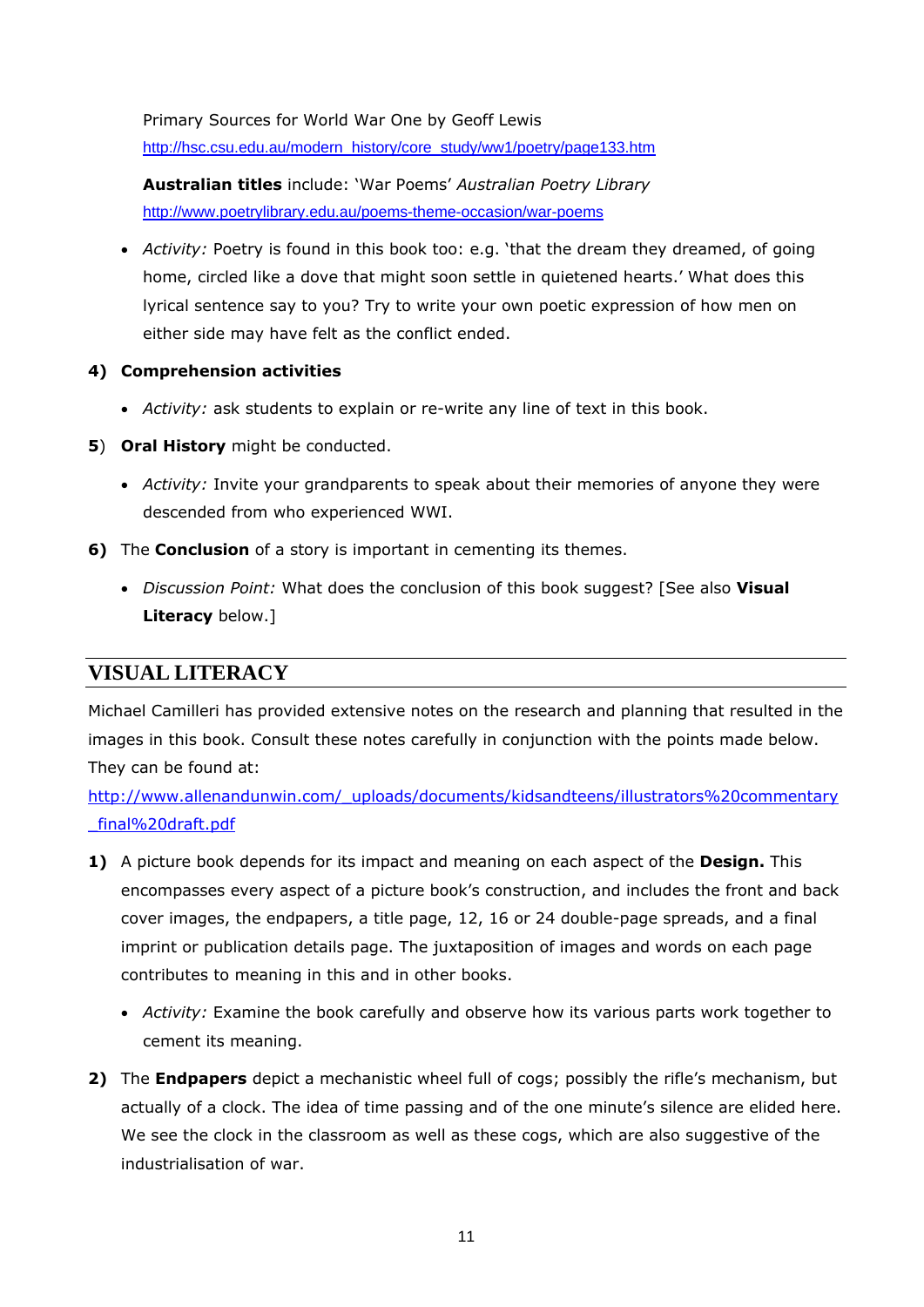- *Discussion Point:* Discuss the meaning conveyed by these endpapers.
- *Interpretation:* What do you think the building on the endpapers is?
- **3)** Each of the images contain **intertextual references.** For example:
	- An aerial view of the classroom is shown on the page opposite the title page. Why?
	- The clock above the blackboard on the title page is set at a particular time. Why?
	- The landscape view of the class across the book's gutter is a picture of boredom. What else do you notice in this picture?
	- Page 4: The student's face seems to be sideways on the page. Why?
	- Several faces are framed by the rifle's telescopic site (or viewer)  $-$  a sombre note about them all being targets. Discuss.
	- In each picture of battle, the faces are those of the class students. This cements the idea that they are truly empathising with the lesson. Discuss.
	- An image of a bullet and its aftermath in sequential frames is a graphic depiction of the force of a rifle or a machine gun. What did this series of images suggest to you? The illustrator, Michael Camilleri, felt it important to explore the industrial power of modern warfare which was quite devastating because of the new forms of arms available to soldiers. New machinery meant that WWI was a massively destructive war; machine guns could kill countless people.
	- Michael researched the mechanism of a machine gun firing, but once it came down to drawing it he found the sequencing of the machine gun firing too difficult – so he and his editors discussed other options and came up with the image depicted. His attempts to make it work were not wasted effort, for he made the drawings into this animation: <<https://www.youtube.com/watch?v=O1sKpnf-8po>>
	- The page depicting an Australian soldier with a scarf around his head hiding in a bunker is analysed in Michael's notes. The camera depicted behind the digger hiding in his hole is suggestive of the fact that photos of this conflict are available because so many had such cameras with them. What else does this image suggest to you?
	- The 'Crop of crosses' is depicted as bodies which are as if suspended in a sleeping pose. What does the placement of their bodies suggest?
	- Examine each double-page frame and brainstorm the feelings conveyed in each one.
- **4) Perspective** is important in this work. Editor, Jodie Webster, explains that Michael considered it crucial to the structure of the book 'that the Australians are always moving from left to right and the Turks are always on the right trying to stop them (from invading Turkey) – except when the Turks are front-on (then they can be anywhere on the page).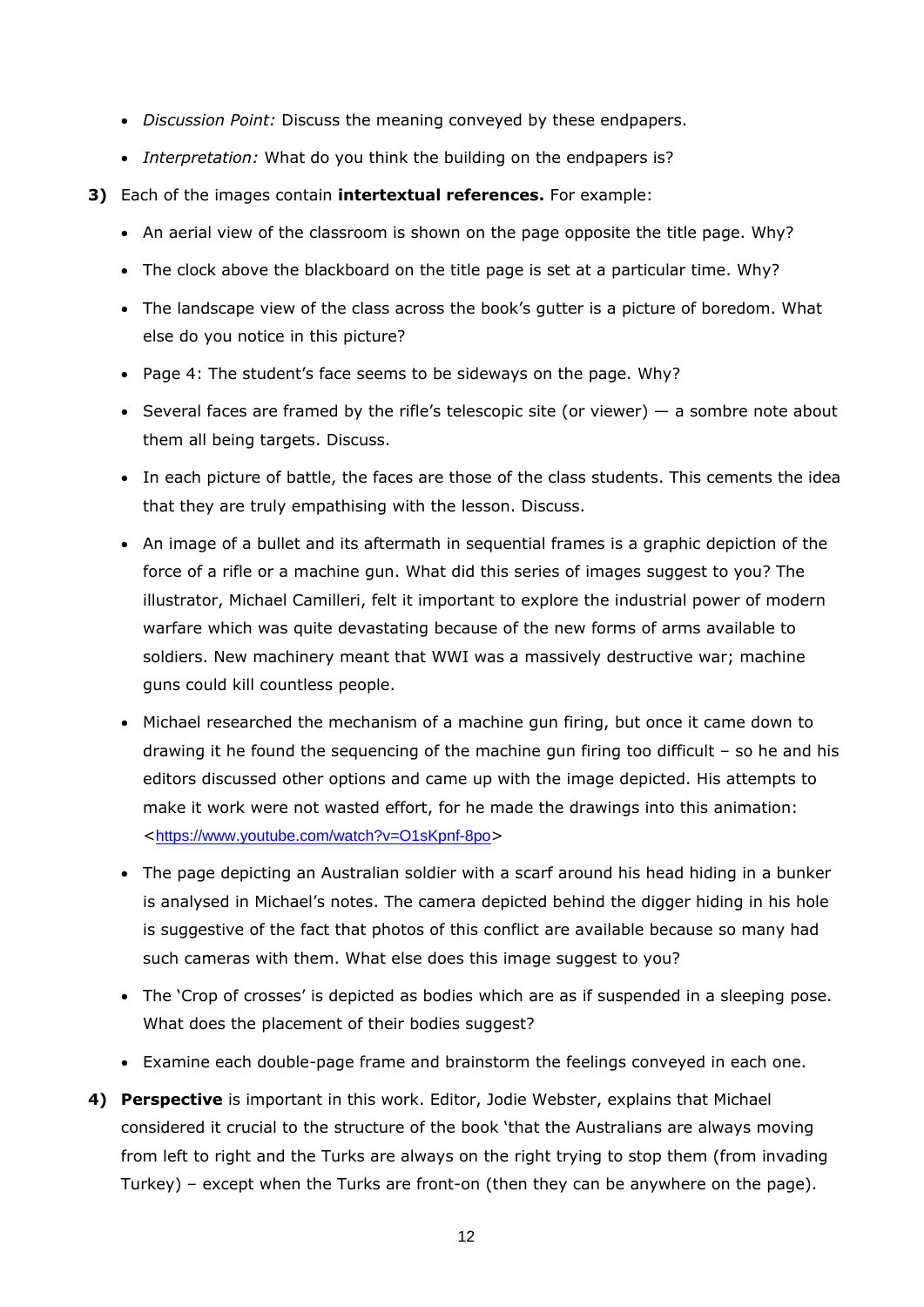This is why [*in the double page spread of a diagram of the machine gun, above four frames of two girls going 'over the* top'] the machine gun is pointing the way it's pointing. It's pointed at the Australians – and the girls climbing out of the trench are Australians moving from left to right running towards the gun.' The only time the Australians are not going left to right is at the end, when they turn around and go home.

- *Discussion Point:* Discuss any other aspects of perspective which were obvious to you.
- **5) Mapping:** Two later pages depict the cliff face: the first has place names in English and the second in Turkish.
	- *Activity:* Investigate these maps and try to match them against actual maps of this terrain.
- **6)** The second part of the book begins with **a wordless image** a fly seen in the foreground with many smaller images of insects in the background. This is a powerful image suggestive of the need to recognise the individual in talk of war, not to assume that the dead are numbers without names. It is also symbolic of the diseases caused by flies, maggots and rotting bodies; these dreadful scenes are suggested rather than depicted graphically.
	- *Discussion Point:* What else does this image suggest to you?
- **7)** *Activity:* Examine and identify the **Medium** used in this book.
- **8) Colours** used are sombre and sepia in tone. There is hardly a suggestion of colour at all. This relates to the idea of exploring the past, and also to the tragic nature of the story and the images depicting it.
	- *Activity:* Discuss the use of such a sombre palette and how the images might have had a different emotional impact if they were in colour.
- **9)** *Discussion Point:* The **final image** in the book offers a summary of the themes.
- **10)**Examine the **front and back covers.** The front is a circular design framing two faces—an Australian and a Turkish soldier. The circle depicts a continuous line of trudging soldiers alternating with crosses for the dead. The circular design is suggestive of a wheel of life and of the fact that wars have gone on for millennia.
	- *Discussion Point:* What does this cover say to you?
	- *Activity:* The **blurb** on the back cover is part of this message. Write your own blurb for the book as well.
- **12)**Study the **visual imagery used in propaganda** during WWI. E.g. 'Lord Kitchener Wants You!' Wikipedia <[http://en.wikipedia.org/wiki/Lord\\_Kitchener\\_Wants\\_You](http://en.wikipedia.org/wiki/Lord_Kitchener_Wants_You)>
	- *Activity:* Create your own propaganda poster.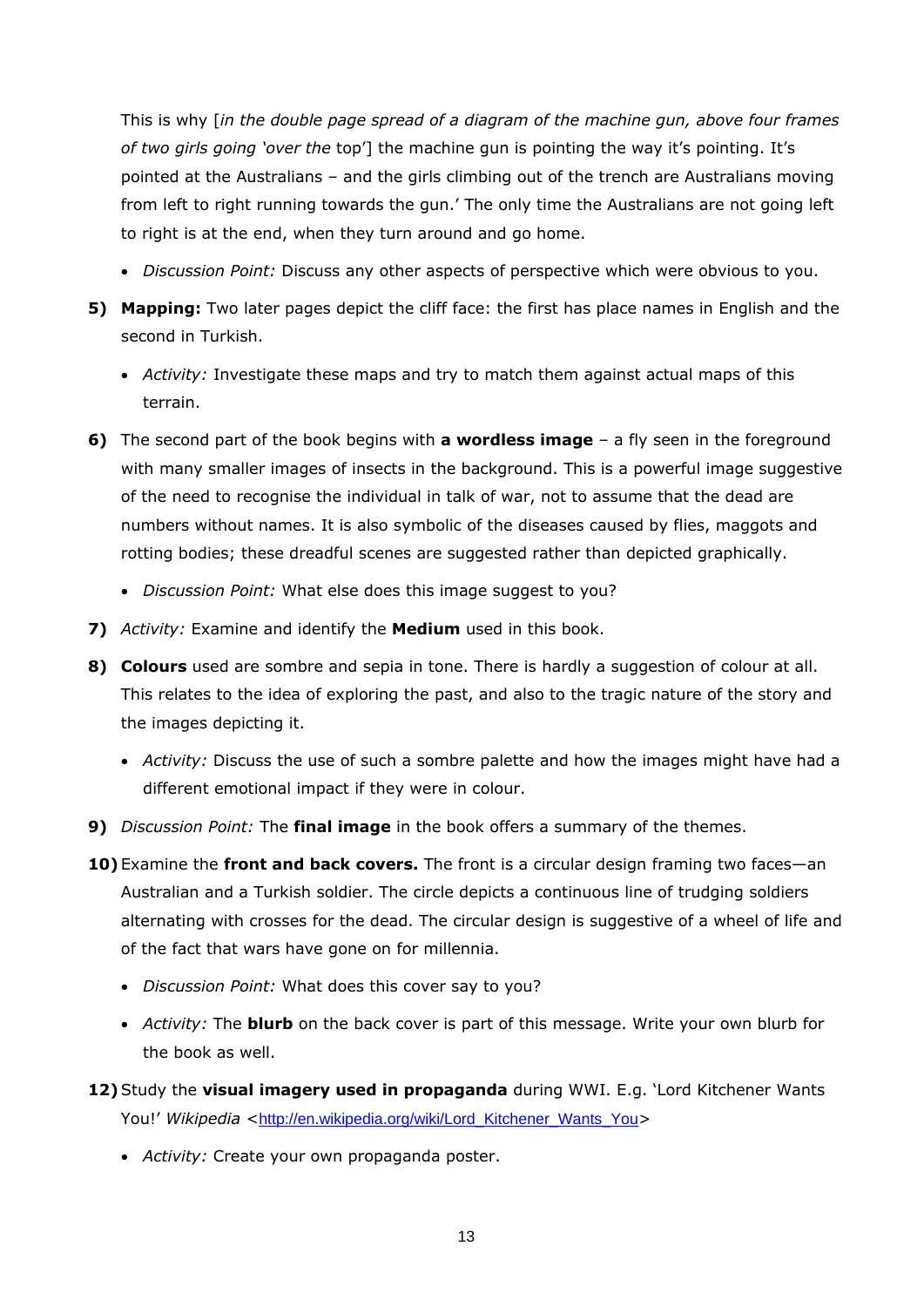## **CREATIVE ARTS**

This text might encourage students to explore it through other forms of creative arts.

#### **SONGWRITING**

• *Activity:* **Listen to songs about Gallipoli** (or to other war songs). Discuss the need to create a story in a song but also to employ rhythm and sometimes rhyme to achieve an effect. Eg*. 'Two Little Boys* sung by Rolf Harris' <http://www.youtube.com/watch?v=Uw26DHIs4o4>

Invite students to **write their own song lyrics** about Gallipoli or WWI.

#### **MUSIC**

• *Activity:* **Compose some music** to go with the lyrics. Study some music of the time e.g. '*Music of the Great War' http://*[www.melodylane.net/ww1.htm](http://www.melodylane.net/ww1.htm)

#### **DRAMA**

- *Activity***: Create a play scene** based on the events depicted in this book, including the contemporary and the historical view of these events.
- *Activity:* Classes may be able to **rehearse and perform the following playscripts**: Hennessy, Ben *Boy Soldiers* Rights available: Red Kettle Theatre Company, Waterford, Ireland, 2006.

*My Boy Jack* (Play), Nottingham, Haig Lang Productions, 2004.

*Oh, What a Lovely War* (Musical) Joan Littlewood and Theatre Workshop, 1963.

#### **FILM**

• *Activity:* Secondary students might **study the following films and musicals:**

*Gallipoli* Director: Peter Weir Screenplay: David Williamson R&R Films, 1981.

*More Winners - Boy Soldiers* ACTF, 1990. <[http://australianscreen.com.au/titles/more-winners](http://australianscreen.com.au/titles/more-winners-boy-soldiers/clip1/)[boy-soldiers/clip1/](http://australianscreen.com.au/titles/more-winners-boy-soldiers/clip1/)> [Teachers Notes are available with this film]

*My Boy Jack* (Television Drama) Starring Daniel Radcliffe Distributed by Granada International. ITV, WGBH Boston and Ecosse Films, 2007.

*Oh! What a Lovely War (*Film) Dir: Richard Attenborough, 1969.

## **LEARNING TECHNOLOGIES**

This book might be used as a tool for investigations on the Internet.

• *Activity:* Explore **website links to related topic**s such as **boy soldiers**:

*Australian War Memorial '*Boy Soldiers on the Roll of Honour':

<<http://www.awm.gov.au/encyclopedia/boysoldiers.asp>>

*Boy Soldiers of WWI Documentary Part One*: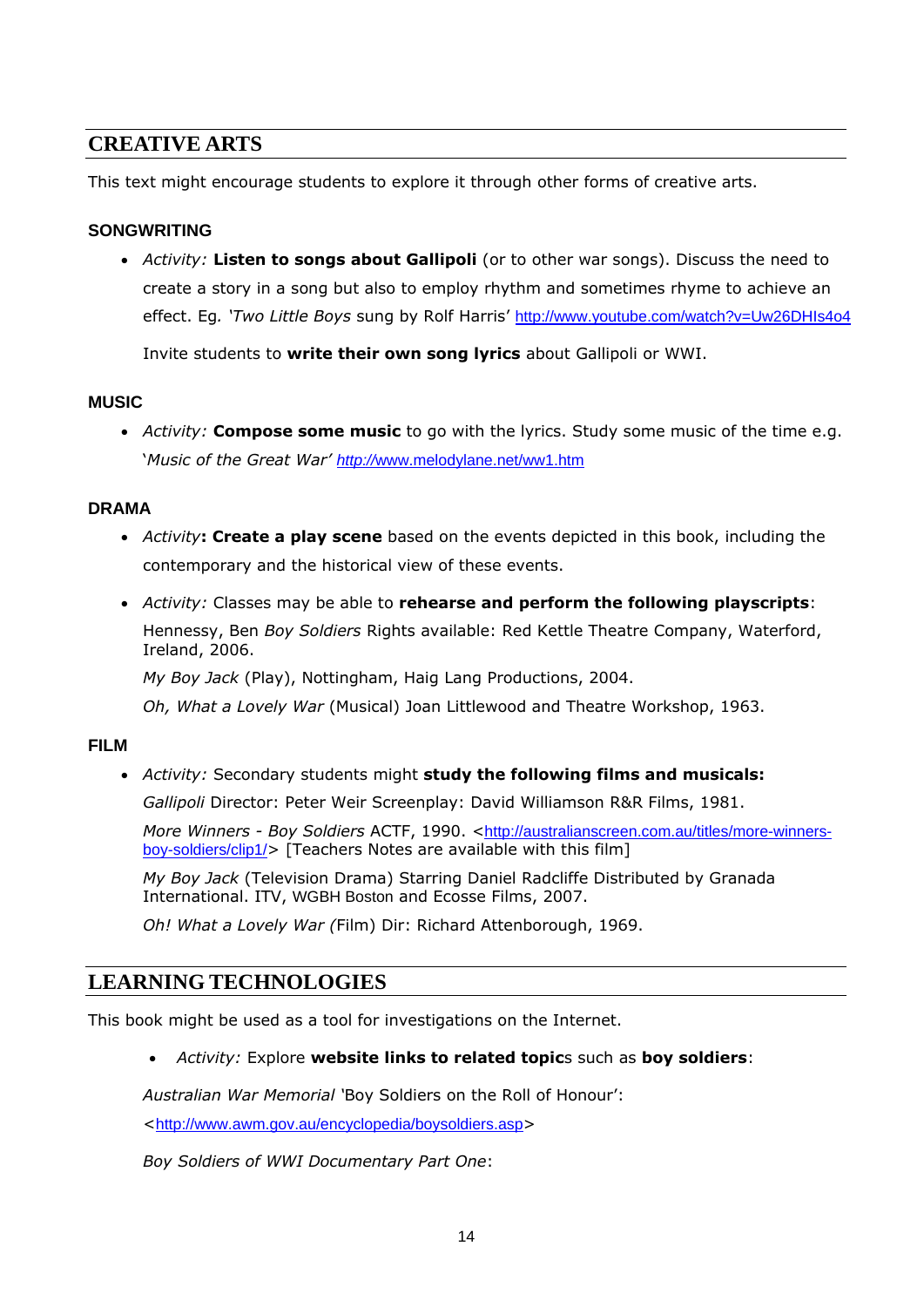<<http://www.youtube.com/watch?v=uqQqBCgubUQ>> [Links to subsequent parts are available on this site.]

#### Or the **language of war**:

'Words, Expressions & Terms Popularized 1914-1918' *Legends and Traditions of the Great War*. <http://www.worldwar1.com/heritage/wordswar.htm>

#### Or **letters and diaries and memoirs of WWI**:

*Letters from World War One* 'Part 16 Alister Robison' <[http://www.nzine.co.nz/features/warletters\\_16.html](http://www.nzine.co.nz/features/warletters_16.html)>

*'Your loving brother Albert'* <http://www.mkheritage.co.uk/la/>

## **MATHEMATICS**

Students may find several mathematical concepts to explore in this book.

- *Activity:* The opening pages suggest that 'twelve thousand wild colonial boys' landed at Gallipoli. How many soldiers were engaged in this conflict, on both sides, and what percentage were wounded or killed?
- *Activity:* Investigate the rate of firing of a machine gun and how fatalities in modern warfare were dramatically increased by that.

## **CONCLUSION**

This unique picture book is a masterful collaboration between writer and illustrator. Both have conveyed a new twist on an iconic Australian story and have invited their readers to go on a journey of investigation with them. Gallipoli should not be viewed solely through the prism of the ANZAC experience, but also from the point of view of the victors, the Turks. We should also acknowledge the Turks' graciousness in victory and their continuing expression of regret for those Australians buried on their shores.